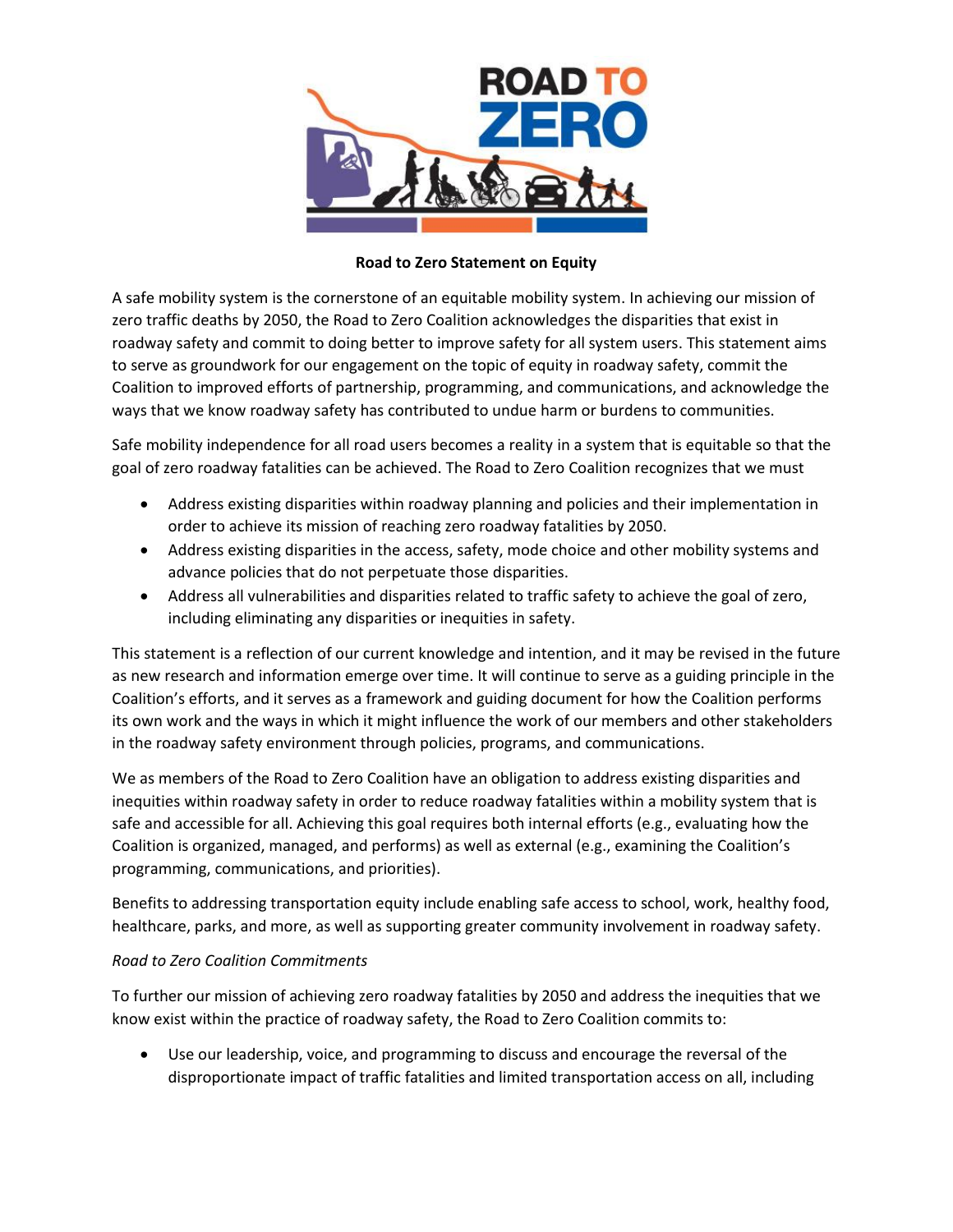Black, Indigenous, and People of Color (BIPOC) and low-income communities, older adults, and people with disabilities

- Expand and recognize the diversity of stakeholders and partners both within the Coalition and in other spaces where the Coalition and our members have influence and participation
- Use our position and platform to amplify and support the work, resources, and voices of those working on transportation equity to inform the national dialogue around roadway safety and give voice to those who have been marginalized or excluded by providing space for dialogue and stepping aside so others can lead when appropriate
- Identify gaps in roadway safety data, data reporting, and data analysis, and work with partners to identify ways to address those gaps
- Understand the historic and current barriers to transportation safety that are inequitable as they relate to roadway planning and share information about this with our members and partners through programming and communications
- Use the three pillars of the Road to Zero strategy to discuss and improve transportation traffic safety in a data-informed, holistic, and equitable manner
- Revisit and revise this statement as needed to reflect improved understanding and best practices and to be as transparent as possible in our journey to turn these commitments into action

## *Acknowledgment of Existing Conditions*

Before engaging and confronting topics related to roadway safety and equity, the Road to Zero Coalition and our members must first acknowledge and name the ways in which we have contributed to undue harm and burdens, both intentional and unintentional, through our work in mobility and roadway safety. Many transportation decisions – from highway construction to law enforcement – have historically discriminated against people based on race and ethnicity, income, age, ability, sex, gender, language skills, immigrant status, and employment.<sup>1</sup> Personal histories and data continually support and demonstrate this. To sincerely and actively engage in a conversation about equity, the Road to Zero Coalition must confront that transportation decision-makers have underinvested resources in some communities as compared to others, such as BIPOC communities and have at times actively and passively discouraged meaningful community participation in project planning and implementation. As a result, our efforts and our members' efforts to improve road safety have contributed to a system with:

 Unsafe, incomplete, or inconvenient mobility networks, creating barriers to school, work, parks, healthcare, worship, and more

 $\overline{\phantom{a}}$ <sup>1</sup> https://pdxscholar.library.pdx.edu/cgi/viewcontent.cgi?article=1009&context=psy\_fac

<sup>1</sup> <https://smartgrowthamerica.org/dangerous-by-design/>

<sup>1</sup> https://rosap.ntl.bts.gov/view/dot/14700

<sup>1</sup> https://www.propublica.org/series/walking-while-black

<sup>1</sup>https://d3n8a8pro7vhmx.cloudfront.net/mplsbike/pages/3970/attachments/original/1476137957/MBC\_Police\_Cita tions\_Report\_Final2\_small.pdf?1476137957

<sup>1</sup> https://nyc.streetsblog.org/2020/06/22/nypd-targets-black-and-brown-cyclists-for-biking-on-the-

sidewalk/#:~:text=%E2%80%9CIf%20people%20are%20riding%20bikes,to%20ride%20in%20the%20street.&text=The% 20stats%20follow%20a%202014,were%20mostly%20Black%20or%20Latino.

<sup>1</sup> https://academic.oup.com/ej/advance-article/doi/10.1093/ej/ueaa090/5898389

<sup>1</sup>https://www.washlaw.org/pdf/2018\_09\_13\_unfair\_disparity\_fair\_evasion\_enforcement\_report.PDF

<sup>1</sup> https://www.consumerreports.org/car-safety/crash-test-bias-how-male-focused-testing-puts-female-drivers-at-

risk/#:~:text=An%20average%20adult%20female%20crash,from%20male%20bodies%20in%20crashes.